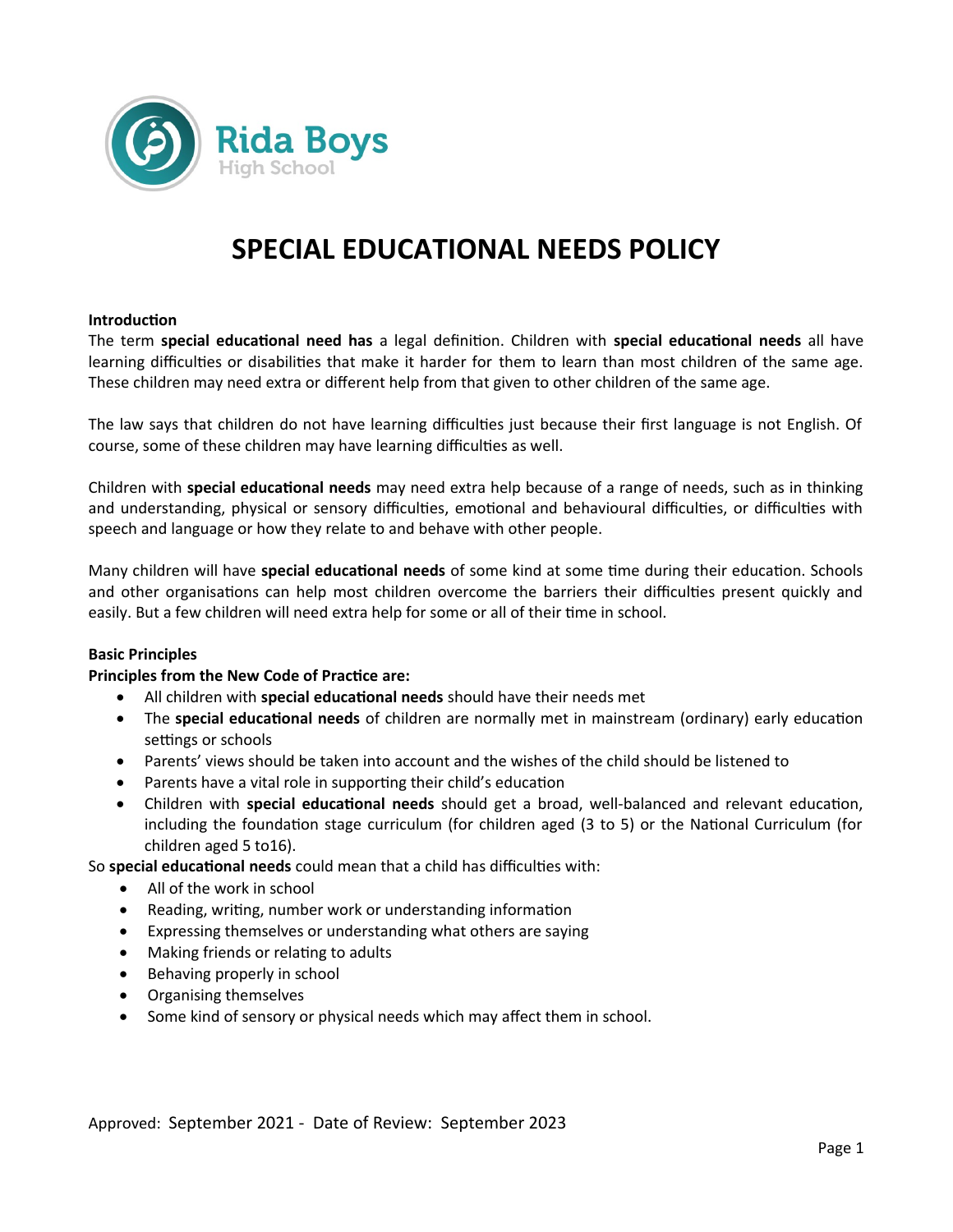At Rida Boys' High School we accept the definitions of Special Educational Needs as well as the principles from the New Code of Practice but also believe that children at the higher end of the ability range also have **special educational needs** and have the right to have those needs met.

**At** Rida Boys' High School **we recognise that:**

- Each learner is an individual with his or her own particular educational needs
- All pupils have the right to a broad and balanced curriculum, differentiated to reflect these needs and with regard to continuity and progression.
- Learning experiences should encourage self-motivation and independence and focus on positive achievement.
- Every effort should be made to reduce the risk of 'labelling' for children experiencing SEN. Wherever possible these children should be integrated to work alongside their peers to share educational experiences with those whose needs are different from their own. However, there may be times when children are withdrawn for specialist teaching which we strive to make a positive experience and a 'natural' course of events.
- The nature of children's Special Educational Needs might be long or short term and in one or more areas i.e. physical, social, behavioural, emotional, or cognitive development.
- The special needs provision made by the school is a process which is strongly rooted in partnership with parents.

# **These objectives will be met by the school's:**

- Early identification of children's needs
- Gathering of relevant and important evidence, including from discussions with parents.
- Drawing up individual education plans (IEPs) and reviewing outcomes termly
- Using IEPs to guide teacher's planning and focus support for the individual pupil.
- Teachers working closely together and with the SENCO to ensure that the school's SEN provision is the best possible within budgetary constraints.

# **Role of the Special Needs Coordinator (SENCO)**

The responsibilities of the SENCO are:

- Day to day operation of the school's SEN policy
- Advising class teachers
- Managing SEN provision for the school through a delegated portion of the school budget
- Liaising with parents and outside agencies
- Overseeing the school's record keeping and data gathering for SEN
- Overseeing resources specifically purchased for SEN materials and equipment.

# **Identification of SEN**

Initial identification is in most cases either due to class teacher or parental concern about a relative lack of progress on the child's part. Evidence is gathered through classroom observation, the child's work, and assessment data, any other information on health or social problems, discussion with parents and then child him/herself and from previous teachers. We feel it is important at this point to examine different perceptions of those concerned with the child and the wider context of the child's difficulties.

#### **Assessment**

Children are assessed in school in both a summative and formative manner and when deemed necessary, by outside agencies. The results of the assessments are used to help individually tailor the support programme Approved: September 2021 - Date of Review: September 2023